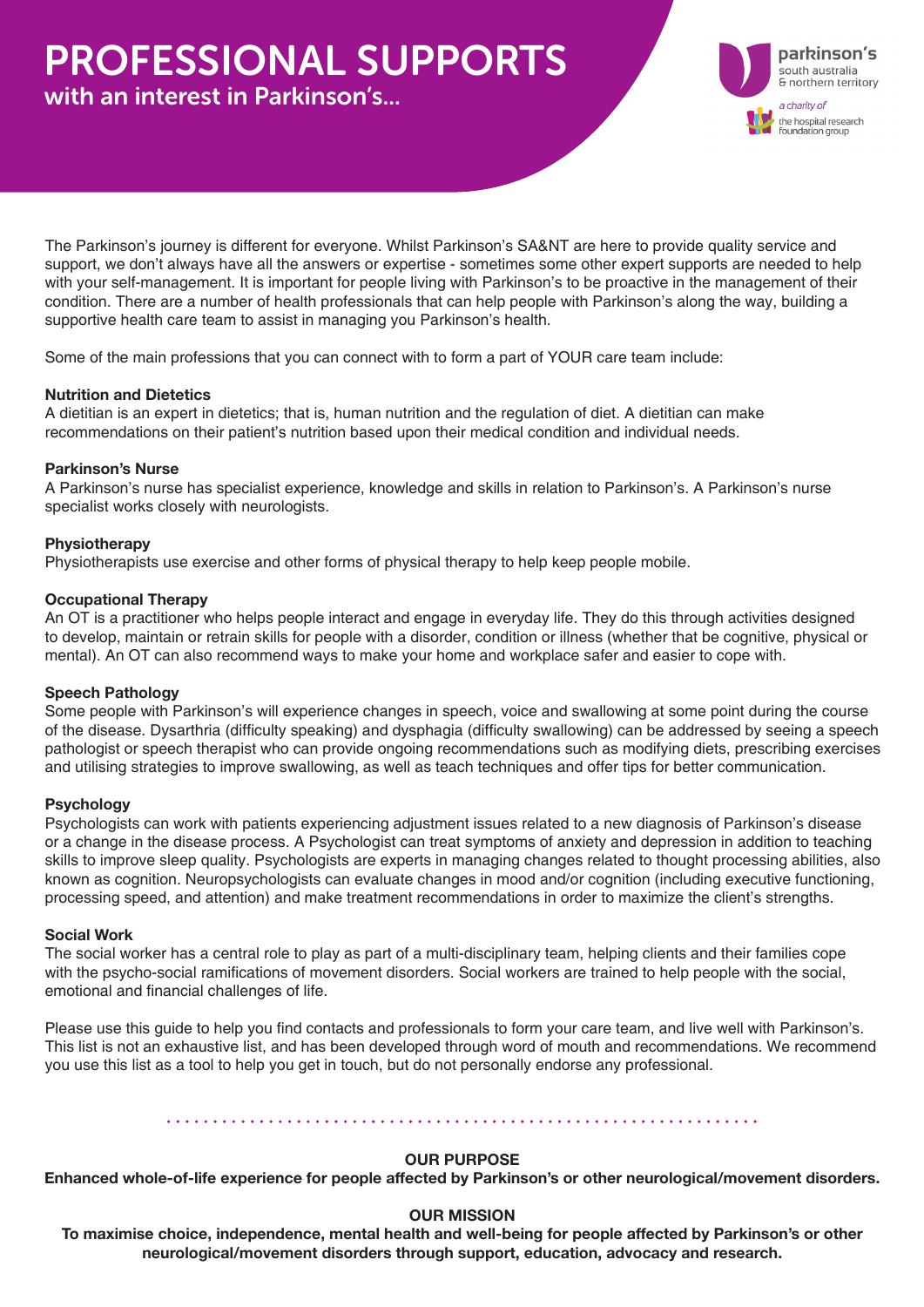| <b>DENTISTS</b>                                       |                                                                                                                                                                      |                                        |                                                                                       |
|-------------------------------------------------------|----------------------------------------------------------------------------------------------------------------------------------------------------------------------|----------------------------------------|---------------------------------------------------------------------------------------|
| <b>Wolf Kropf</b>                                     | 146 Fullarton Road, Rose Park                                                                                                                                        | T: 8293 1476                           | (30 yrs experience, variety<br>of client populations,<br>sensitive approach,)         |
| <b>Greg Miller</b>                                    | Archer Street, North Adelaide                                                                                                                                        | T: 8267 1894                           |                                                                                       |
| <b>DIETICIANS</b>                                     |                                                                                                                                                                      |                                        |                                                                                       |
| Danielle Rodger                                       | <b>Fuel Your Life</b>                                                                                                                                                | T: 0413 460 911<br>or 0401 302 872     |                                                                                       |
| <b>Kate Guthrie</b>                                   | 20 Main Road<br><b>BELAIR SA 5052</b>                                                                                                                                | 8278 8311                              | special interest in aged<br>care, swallowing difficulties                             |
| Letizia Sasanelli                                     | <b>Nutrition Professionals Australia</b><br>2/191 Melbourne Street<br>North Adelaide SA 5006                                                                         | T: (08) 8227 1000<br>F: (08) 8227 1200 | Can speak Italian fluently.                                                           |
| <b>GERIATRICIANS</b>                                  |                                                                                                                                                                      |                                        |                                                                                       |
| Dr Margaret Bulling                                   | Department of Rehabilitation, Aged<br>and Palliative Care<br>SALHN Level 4, Rehabilitation&<br>Palliative Care Building, FMC, Flinders<br>Drive Bedford Park SA 5042 | T: (08) 8404 2453                      |                                                                                       |
| Dr Pazhvoor Shibu<br>(also known as Dr Shibu<br>Nair) | Adelaide Physicians & Surgeons<br>40 North Tce Kent Town SA 5067<br><b>Trinity Medical Specialist Centre</b>                                                         | F: (08) 8363 0255<br>T: (08) 8249 2000 | T: (08) 8363 0244 Affiliated with Queen<br>Elizabeth Hospital, visits<br><b>RACFs</b> |
|                                                       | 28 College Rd Pt Adelaide SA 5015                                                                                                                                    | F: (08) 8249 2001                      |                                                                                       |
|                                                       | North East Specialist Centre<br>738 North East Road, Holden Hill<br>SA 5088                                                                                          | P: 08 8261 3211<br>F: 08 8261 3222     |                                                                                       |
|                                                       | <b>Harbour Medical Services</b><br>1 Osborne Road, North Haven SA                                                                                                    | P: (08) 8341 8433<br>F: (08) 8341 9489 |                                                                                       |

5018 Dr Robert Culvert 344 South Tce Adelaide SA 5000 T: (08) 8232 0711

| Dr Ashwin Shukla | <b>SA Geratrics</b>                 | T: 1300 437 428 |
|------------------|-------------------------------------|-----------------|
|                  | Flinders Private Hospital           |                 |
|                  | 1 Flinders Dve Bedford Park SA 5042 |                 |

# GENERAL PRACTITIONERS

| GenWise Aged Care                                    |                                                                        | T: 08 8121 4285<br>or 0410 495 981<br>F: 08 8180 1729 | mobile general practice<br>- GP's, Geriatricians &<br>Specialists who go into<br>RACFs, bulk bill. |
|------------------------------------------------------|------------------------------------------------------------------------|-------------------------------------------------------|----------------------------------------------------------------------------------------------------|
| Dr Patrick Foo<br>FRACGP, MRCGP, MBBS,<br><b>BSc</b> | Office 3, 6-14 Metro Parade<br>Mawson Lakes SA 5095                    | T: (08) 7123-6424<br>F: (08) 8121-6111                | Northern GP with specialist<br>interest in Aged Care (visits<br>RACF's)                            |
| Dr Denes Marantos                                    | Tea Tree Plus Shopping Centre 1020<br>North East Road Modbury, SA 5092 | T: (08) 8265 4022<br>F: (08) 8396 1795                |                                                                                                    |
| Dr Graham Lovell                                     | <b>Wellbeing McLaren Vale</b><br>3 Aldersey St McLaren Vale SA 5171    | T: (08) 8323 7533                                     |                                                                                                    |
| Dr Shamin Walgampola                                 | Golden Grove Family Health Centre<br>205 The Golden Way Golden Grove   | T: 8289 1222<br>T: 8289 1255                          |                                                                                                    |
| Dr Greg Kelly                                        | <b>Hughes Clinic</b><br>160 Unley Road Unley SA 5061                   | T: 8272 8266                                          | Area of interest: Preventative<br>health Geriatric medicine                                        |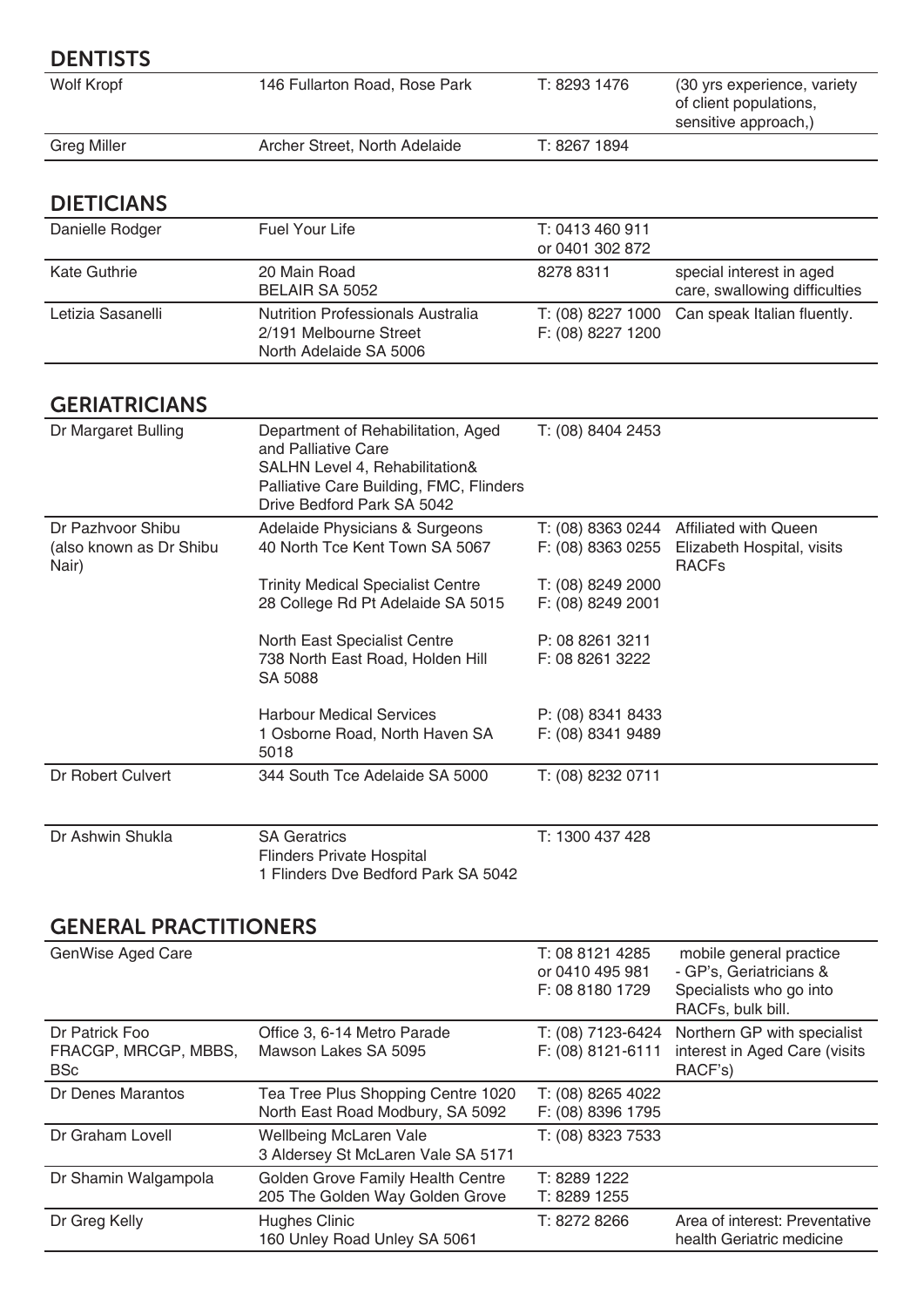# NEUROLOGISTS

The most appropriate medical specialist to help manage your Parkinson's is a neurologist. You will need a referral from your GP, whether you will be a private or public patient. In choosing a neurologist you may like to consider:

- Does this doctor have a Parkinson's specialty?
- Do I feel comfortable talking about personal issues with this doctor? Do we communicate well?
- Is the location going to work for me?
- What about costs and waiting times?

# PUBLIC NEUROLOGISTS

## Flinders Medical Centre (FMC)

GP can either refer to a particular neurologist in the referral or refer you to the 'movement disorders clinic'. Deep Brain Stimulation is performed at FMC. Apomorphine treatment is available.

Ph: 8204 7777 Fax: 8374 4928

| Dr Joseph Frasca         | Epilepsy/Botox/EEG & EMG testing. visits Alice Springs                                                             |
|--------------------------|--------------------------------------------------------------------------------------------------------------------|
| Dr Karyn Boundy          | general neurologist, visits Port Lincoln                                                                           |
| <b>Assoc Prof Wilcox</b> | head of movement service, visits Alice Springs, Botox, performs EMG and genetic<br>testing, Deep Brain Stimulation |
| Dr David Schultz         | head of dept, Botox, visits Alice Springs, specialises in Motor Neurone Disease                                    |
| Dr Yi Zhong Zhuang       | movement disorder specialist, Botox, Deep Brain Stimulation                                                        |
| Dr Siew-Lee Shu          | movement disorder specialist, Botox, Deep Brain Stimulation                                                        |

## Royal Adelaide Hospital (RAH)

Your GP can refer you to a particular neurologist or to a 'movement disorder specialist' or to the 'movement disorders clinic' to see both a movement disorder specialist and a Parkinson's Specialist Nurse. Deep Brain Stimulation, Apomorphine and Duodopa treatments are available.

#### Ph: 1300 153 853, Fax: 08 7074 6247

| Assoc Prof Thomas Kimber        | movement disorder specialist, video conferencing available |
|---------------------------------|------------------------------------------------------------|
| Dr Chris Kneebone               | neuromuscular, neuro-immune, MS, neurophysiology           |
| Dr Martin Robinson              | can Skype country clients                                  |
| Dr Sharavanan Parasivam         | movement disorder specialist, runs Botox clinic            |
| <b>Assoc Prof James Temlett</b> | <b>Assoc Prof Kleinig</b>                                  |
| Dr Roula Ghaoui                 | Dr J Ravindran                                             |
| Dr Jessica Hafner               | Dr Michelle Kiley                                          |
| Dr Jim Jannes                   |                                                            |

# Queen Elizabeth Hospital

#### Ph: 8222 6239 Fax: 8222 6093

| l Dr Martin Robinson    | Skypes country clients                                                                             |
|-------------------------|----------------------------------------------------------------------------------------------------|
| l Dr Aaron Tan          |                                                                                                    |
| Dr Shibu (Geriatrician) | Older Persons Movement Disorders Clinic Weekly (Geriatric Dept 8222 8594<br>visits Whyalla monthly |

## Lyell McEwin Hospital (LMH)

Your GP should refer you to a particular specialist or to the 'movement disorders clinic' where you see both a specialist and a Parkinson's Nurse. LMH supports Apomorphine and Duodopa treatments.

#### Ph: 8182 9966 Fax: 8182 9355

| Dr Andrew Moey                            | l Stroke & Botox |
|-------------------------------------------|------------------|
| I Dr J Ravindran                          | <b>PD</b>        |
| Dr Wilson Vallat *Public & Private Clinic | <b>PD</b>        |
| I Dr Field                                | I MS and Stroke  |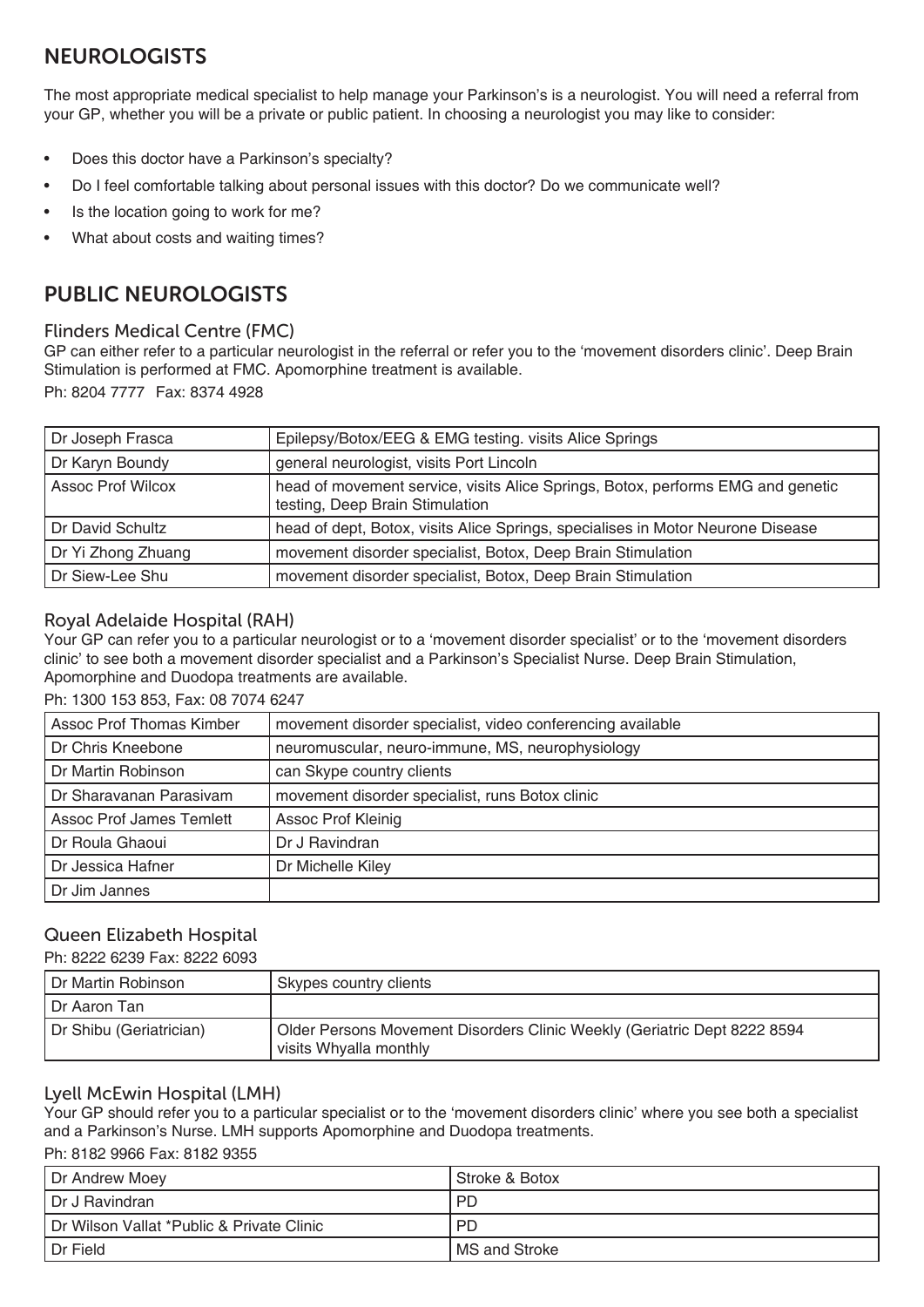# PRIVATE NEUROLOGISTS

## QE Specialist Centre – 28 Woodville Road, Woodville South

Ph: 8243 0975 Fax: 8243 2766

| Assoc Prof Simon Koblar (main Parkinson's specialist in   Dr Cathy Short |  |
|--------------------------------------------------------------------------|--|
| the practice)                                                            |  |

## Western Neurology - 28 Woodville Road, Woodville South

Ph: 8243 0975 Fax: 8243 2049

| , Dr K<br>Boundy<br>Karyn | <sup>.</sup> Martin Robinson<br>Dr. |
|---------------------------|-------------------------------------|
| ' Dr Aaron<br>'an         | vi<br>' Zhuang (Botox)<br>∠hong     |

# The Memorial Hospital – 2/250 Melbourne St, North Adelaide

Ph: 8267 5547 Fax: 8267 6012

Dr Rey Casse (check if accepting new patients)

#### Southern Neurology – 32 Kensington Road, Rose Park 5067 Ph: 8333 2545 Fax: 8333 3535

| Dr Joseph Frasca          | Dr Michelle Kiley                |
|---------------------------|----------------------------------|
| I Dr J Ravindran          | I Dr David Schultz               |
| Assoc Prof Thomas Kimber  | Botox, manages infused therapies |
| I Dr Sharavanan Parasivam | Botox, manages infused therapies |

## Specialists on College – Suite 3, 27 College Road, Kent Town

Ph: 8132 0494 Fax: 8132 0506 Dr Karyn Boundy **Dr Andrew Lee** Dr Matthew Willcourt

### Comp Care Specialist Centre Level 5, Consulting Building, 120 Angas St, Adelaide SA 5000 Ph: 8333 2545 Fax: 8333 3535

# 207 Melbourne Street, North Adelaide 5006

Ph: 7077 2199 Fax: 7223 2091

Dr Chris Kneebone

## Nunyara House– 43 Adelaide Rd, Gawler

Ph: 8552 2899 Fax: 8523 2899

| Dr Wilson Vallat | Stroke, Parkinsonism & other Neurodegenerative dis- |
|------------------|-----------------------------------------------------|
|                  | orders, Epilepsy, Neuroimmunological disorders and  |
|                  | ' Neuropathies.                                     |

## Calvary Wakefield Hospital – 270 Wakefield Street, Adelaide

| Assoc Prof Temlett<br>Ph: 8272 3053 Fax: 8125 6590                               | <b>Botox</b>                              |
|----------------------------------------------------------------------------------|-------------------------------------------|
| SA Group of Specialists - Dr Dominic Thyagarajan<br>Ph: 8359 2411 Fax: 8359 2477 | (in Adelaide fortnightly)<br><b>Botox</b> |
| Dr Andrew Moey                                                                   | <b>Botox</b>                              |

## Neurology South Australia – 150 Main Road, Blackwood

Send referrals to PO Box 241 Main Road, Blackwood, SA 5051 or fax: 8178 0724

Ph: 7324 2590 or 0433 963 316

| Assoc Prof Robert Wilcox (visits Alice Springs) | <b>BOIO</b> |
|-------------------------------------------------|-------------|
|                                                 |             |

# Parkinson's Rehabilitation at Flinders Medical Centre

A geriatrician can medically review patients with Parkinson's via referral to the Aged Care Clinic (one of the 4th Generation Clinics) Referrals for the Parkinson's Day Rehabilitation Program can be directed to Day Rehabilitation Service. Fax number for both is 8404 2263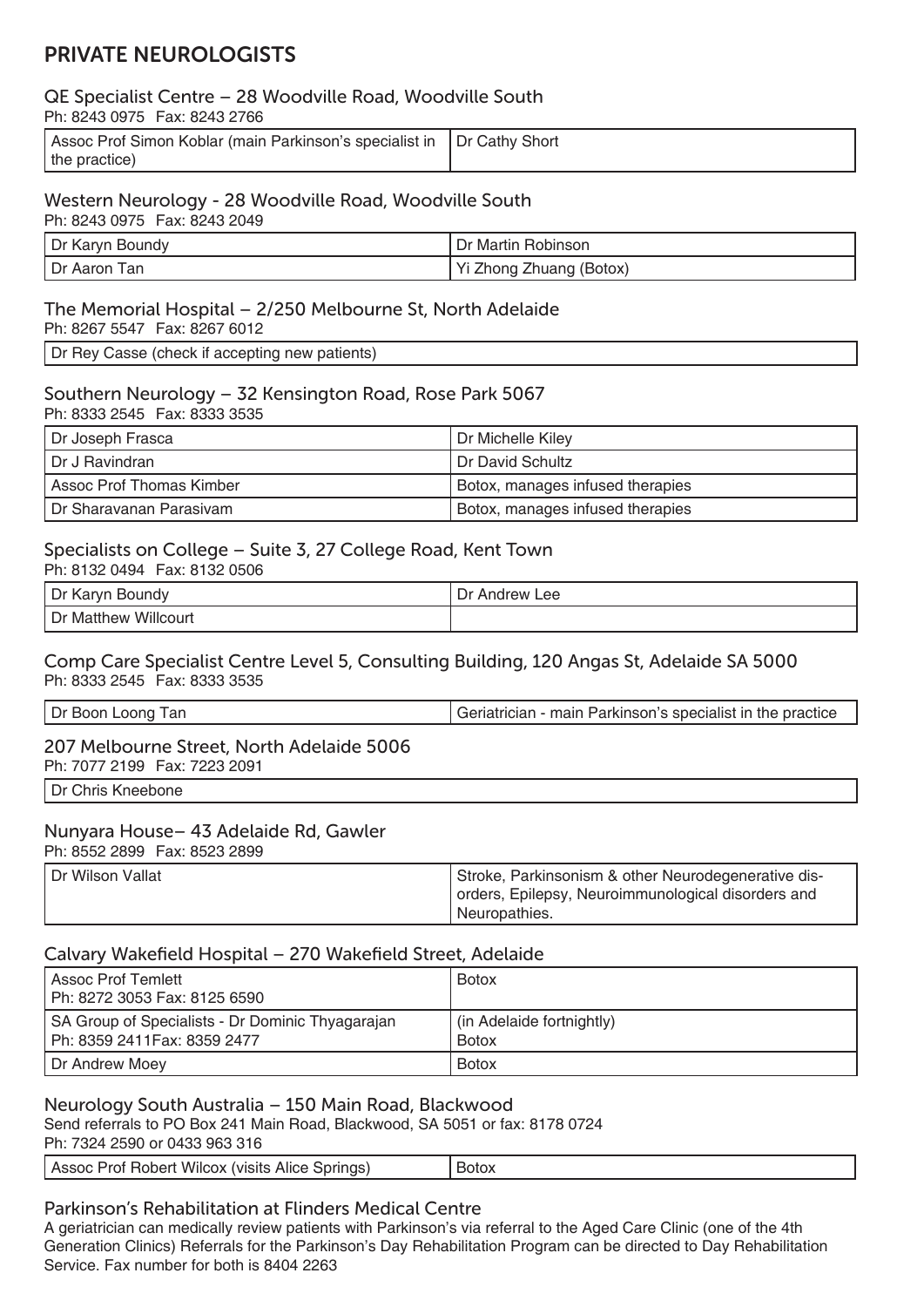# NURSE SPECIALISTS

Clients cannot be refered to Nurse specialists unless the client is a patient of the public hospital system where that Nurse is employed

|  | Jo is the Clinical Nurse<br>Consultant at Parkinson's<br>SA. Jo has a special interest<br>in Pain Management |
|--|--------------------------------------------------------------------------------------------------------------|
|--|--------------------------------------------------------------------------------------------------------------|

# OCCUPATIONAL THERAPISTS

| <b>Elizabeth Barnard</b>                                                | elizabethbarnard.ot@gmail.com                                                       | T: 0401 510 800                    |                                                                                                                                                                                                                                                                                                                                                                                                                                   |
|-------------------------------------------------------------------------|-------------------------------------------------------------------------------------|------------------------------------|-----------------------------------------------------------------------------------------------------------------------------------------------------------------------------------------------------------------------------------------------------------------------------------------------------------------------------------------------------------------------------------------------------------------------------------|
| <b>Brad Williams</b>                                                    | <b>Williams Occupational Therapy</b>                                                | T: 0438 381 235                    | Mobile Service for all of<br>South Australia. Specialises<br>in Driving                                                                                                                                                                                                                                                                                                                                                           |
| Wanda Fong                                                              | Wanda Fong Occupational Therapy<br><b>KENSINGTON PARK SA 5068</b>                   | T: 0437 188 802                    |                                                                                                                                                                                                                                                                                                                                                                                                                                   |
| <b>PHYSIOTHERAPISTS</b>                                                 |                                                                                     |                                    |                                                                                                                                                                                                                                                                                                                                                                                                                                   |
| <b>Unley Physiotherapy</b>                                              |                                                                                     | T: 8373 2132                       | Runs exercise classes                                                                                                                                                                                                                                                                                                                                                                                                             |
| <b>Karen Powell</b><br>Neurological Physiotherapy<br>and Rehabilitation | <b>Marion Medical Centre</b><br>Suite 1, 199 Sturt Road<br>Seacombe Gardens SA 5047 | T: 8296 4500                       |                                                                                                                                                                                                                                                                                                                                                                                                                                   |
|                                                                         | <b>Blackwood Health Centre</b><br>210 Main Rd Blackwood SA 5051                     | T: 8278 7444                       |                                                                                                                                                                                                                                                                                                                                                                                                                                   |
|                                                                         | <b>The Southern Clinic</b><br>1140 South Rd Clovelly Park SA 5                      |                                    |                                                                                                                                                                                                                                                                                                                                                                                                                                   |
| <b>Edwina Reid</b>                                                      | 76b Kensington Road<br>Rose Park SA 5067                                            | T: 8331 2700                       |                                                                                                                                                                                                                                                                                                                                                                                                                                   |
| James McLoughlin<br><b>Advanced Neuro Rehab</b>                         | Corner Caroona Ave & Crombie St,<br><b>Hove 5048</b>                                | T: 8363 0458                       |                                                                                                                                                                                                                                                                                                                                                                                                                                   |
|                                                                         | 296 Payneham Rd, Payneham<br>5070(Co-located with Physiosmart)                      | T: 8363 0458                       |                                                                                                                                                                                                                                                                                                                                                                                                                                   |
| Neuromoves Adelaide                                                     | The Parks Recreation and Sports<br>Centre<br>46 Cowan St Angle Park                 | T: 1800 819 775<br>or 0422 035 979 | Hydrotherapy and fully<br>accessible wheelchair-<br>friendly gym program, next<br>door affordable exercise for<br>people with a disability                                                                                                                                                                                                                                                                                        |
| Anna Kluvanek                                                           | Insight Physio Rehab                                                                | T: 0416 858 128                    | Generally in Clients' homes<br>in the Southern Suburbs<br>(South of Glenelg). Anna<br>also has access to a clinic<br>at Reynella if required                                                                                                                                                                                                                                                                                      |
| Lucrecia Sergi                                                          | lucrecia@senderophysiotherapy.com.<br>au                                            | T: 0416 366 570                    | Therapy in the home/<br>community, Falls<br>prevention, Mobility<br>assessments, Transfer<br>assessments/plans, LSVT<br>BIG for Parkinson's disease,<br>Upper limb function, Pilates<br>(no machines), Pain<br>management, Hydrotherapy<br>(no pool provided), Postural<br>assessments, Equipment<br>prescription, Work site<br>assessments, Tele rehab<br>Advice and support. In<br>southern suburbs but can<br>travel anywhere. |
|                                                                         |                                                                                     |                                    |                                                                                                                                                                                                                                                                                                                                                                                                                                   |
|                                                                         |                                                                                     |                                    |                                                                                                                                                                                                                                                                                                                                                                                                                                   |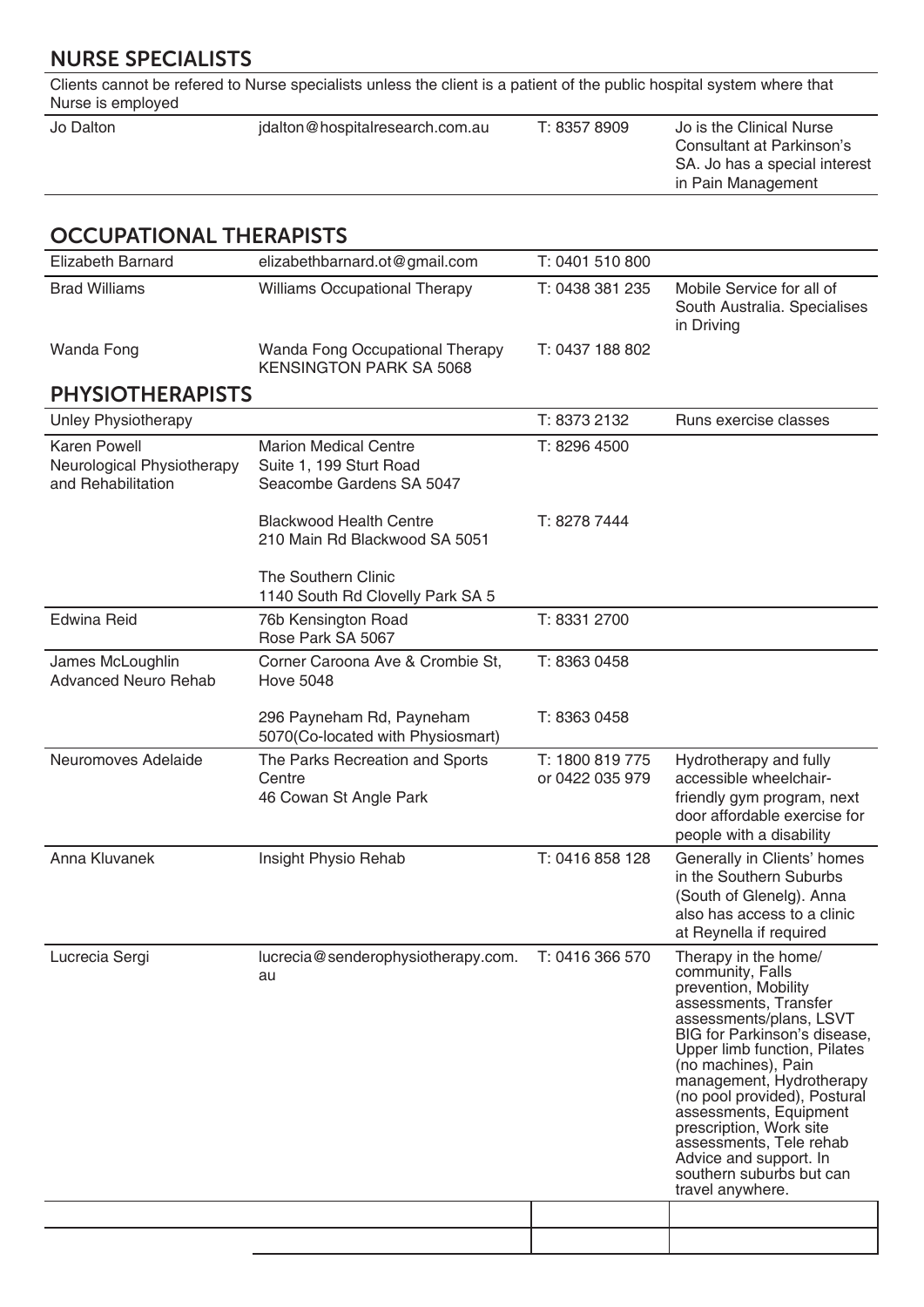# PHYSIOTHERAPISTS

| Connect<br>Neurophysiotherapy       | www.connectneurophysiotherapy.com<br>gilly@connectneurophysiotherapy.com |                                                | Online neuro-physiotherapy<br>providing services via video<br>and email |
|-------------------------------------|--------------------------------------------------------------------------|------------------------------------------------|-------------------------------------------------------------------------|
| <b>Stuart Thomson</b>               | 1 Wildman Street Goolwa                                                  | T: 85287650                                    | PD Warrior Training<br>completed                                        |
| Libby Bamford<br>Neurophysiotherapy | 207 Melbourne St<br>North Adelaide SA 5006<br>Neurophysioadelaide.com.au | T: 8267 3994<br>lbramford@<br>internode.on.net |                                                                         |

# PODIATRISTS

| Jodie Simon - My Family<br>Podiatrist    | 115 Port Rush Road Evandale SA<br>5069<br>admin@myfamilypodiatrist.com.au<br>*consults at The Good Health<br>Collective - 23 King William Road<br><b>UNLEY on Tuesdays*</b> | T: 8362 9969 |
|------------------------------------------|-----------------------------------------------------------------------------------------------------------------------------------------------------------------------------|--------------|
| Jared Bourke<br><b>Advanced Podiatry</b> | 2 Sunnybrook Dr, Wynn Vale 5127                                                                                                                                             | T: 8289 5711 |
|                                          | 67 Bridge St, Kensington SA 5068                                                                                                                                            | T: 8274 2152 |

# SPEECH PATHOLOGISTS

You can access speech therapists privately without referral. However, referral to a speech therapist under a Chronic Disease Management Plan (CDMP) from your GP allows you 5 subsidised visits to allied health professionals per year. You may also access subsidised speech therapy if you are eligible under My Aged Care, for over 65s living at home (ph 1800 200 422) or through the NDIS if under 65 (ph 1800 800 110).

|                                                                | Be Heard Speech Pathology info@beheardspeech.com.au | T: 0452 257 558<br>or 0408 821316 | Mobile service within a<br>13km radius of Unley, &<br>monthly clinic at Fullarton<br>Living Choice Wellness.<br>Specialise in Parkinson's<br>related swallowing/<br>communication including<br><b>LSVT Loud</b><br>They are not NDIS or My<br>Aged Care providers.,<br>services only available<br>under CDMP or privately. |
|----------------------------------------------------------------|-----------------------------------------------------|-----------------------------------|----------------------------------------------------------------------------------------------------------------------------------------------------------------------------------------------------------------------------------------------------------------------------------------------------------------------------|
| <b>Natalie Williams</b>                                        | PO Box 323 Belair, SA 5052                          | T: 0409 282 002                   | Mobile Service across<br>Adelaide, can travel to<br>Pt Elliot, Goolwa, Victor<br>Harbor, Adelaide Hills (if<br>several clients in area)<br>Swallowing and speech<br>management. LSVT trained<br>2018, 16 yrs Parkinson's<br>experience.<br>Services NDIS clients who<br>are self or plan managed,<br>not NDIA managed      |
| <b>Pearson Allied Health</b><br>Services<br>(Karen and Sharon) | Unit 4, 378 Main South Road,<br>Morphett Vale       | T: 08 8322 2792                   | Karen works mainly with<br>swallowing; Sharon mainly<br>with speech difficulties<br>Home visits, nursing<br>home visits, services outer<br>suburbs if several clients<br>there<br>NDIS clients generally no<br>gap                                                                                                         |